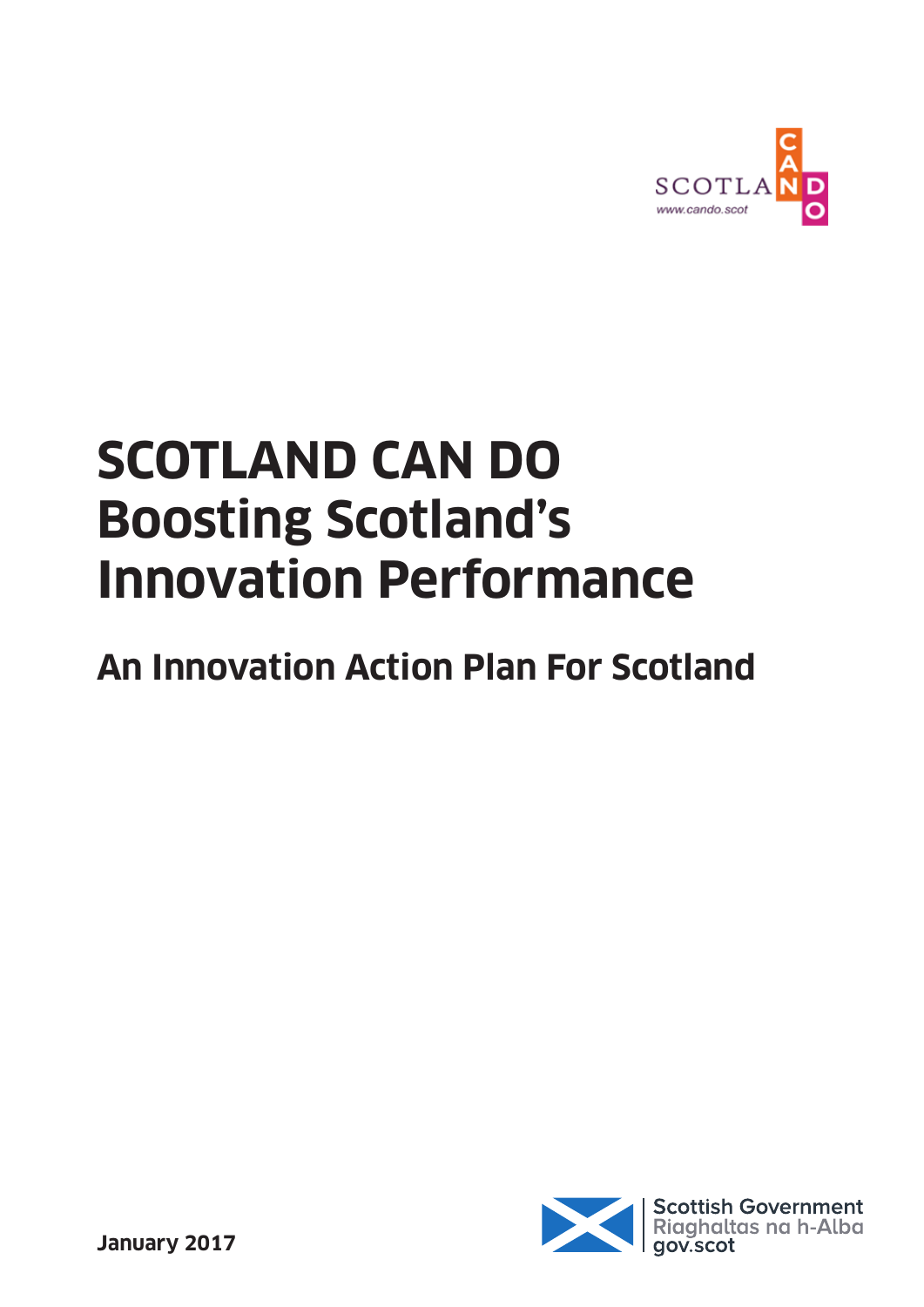#### **SCOTLAND CAN DO – BOOSTING SCOTLAND'S INNOVATION PERFORMANCE: AN INNOVATION ACTION PLAN FOR SCOTLAND**

#### **AMBITION**

Scotland CAN DO is about how we work together towards seeing Scotland recognised as being a world-leading entrepreneurial and innovative nation - a CAN DO place for business.

Our overarching economic ambition is to see Scotland ranked in the top quartile of OECD countries for productivity, sustainability, equality and wellbeing. In working towards this, a strong innovation performance will be critical to improving Scotland's long-term productivity growth and to enabling inclusive growth and the delivery of higher living standards for the people of Scotland. Our long term ambition for innovation therefore is to:

#### **Boost Scotland's innovation performance to match the levels of the best performing countries in the OECD**.

This complex challenge requires contributions and behaviour change across the economy. But it is vitally important to have a clear long term vision, made all the more pressing by the potential impact of the EU referendum on available funding and collaborative opportunities for innovation and R&D and by the ongoing, rapid pace of technological change across the globe.

#### **SCOTLAND'S ENTERPRISE AND SKILLS REVIEW**

Published in October, the Enterprise and Skills Phase 1 Report<sup>1</sup> took a fresh look at how, across the enterprise and skills system, we could best maximise individual and collective impact and effectiveness in transforming productivity, and in driving a step change in the performance of our economy to deliver strong, vibrant and inclusive growth.

As part of the report we committed to reviewing, streamlining and simplifying the innovation support ecosystem and associated programmes, funding and delivery mechanisms; and to developing and delivering an Innovation Action Plan to help more businesses in Scotland to increase their level of innovation, realise their growth ambitions, and create jobs and wealth across Scotland.

The Innovation Review will report in Spring 2017. It aims to address the need that has been identified for "*a common understanding of the system's strengths and weaknesses, the assets that can be built upon, and the vulnerabilities that need to*  be addressed<sup><sup>e</sup></sup> in the innovation system. To achieve that end, the Review will analyse our innovation activities and performance relative to other countries; examine what is offered to business and how this support is delivered; and also consider how we can make best use of digital and data tools to improve Scotland's innovation policies and programmes.

**.** 

<sup>1</sup> http://www.gov.scot/Publications/2016/10/4372

<sup>2</sup>Council of Economic Advisers' Annual report for 2015/16:http://www.gov.scot/Publications/2016/10/2043/5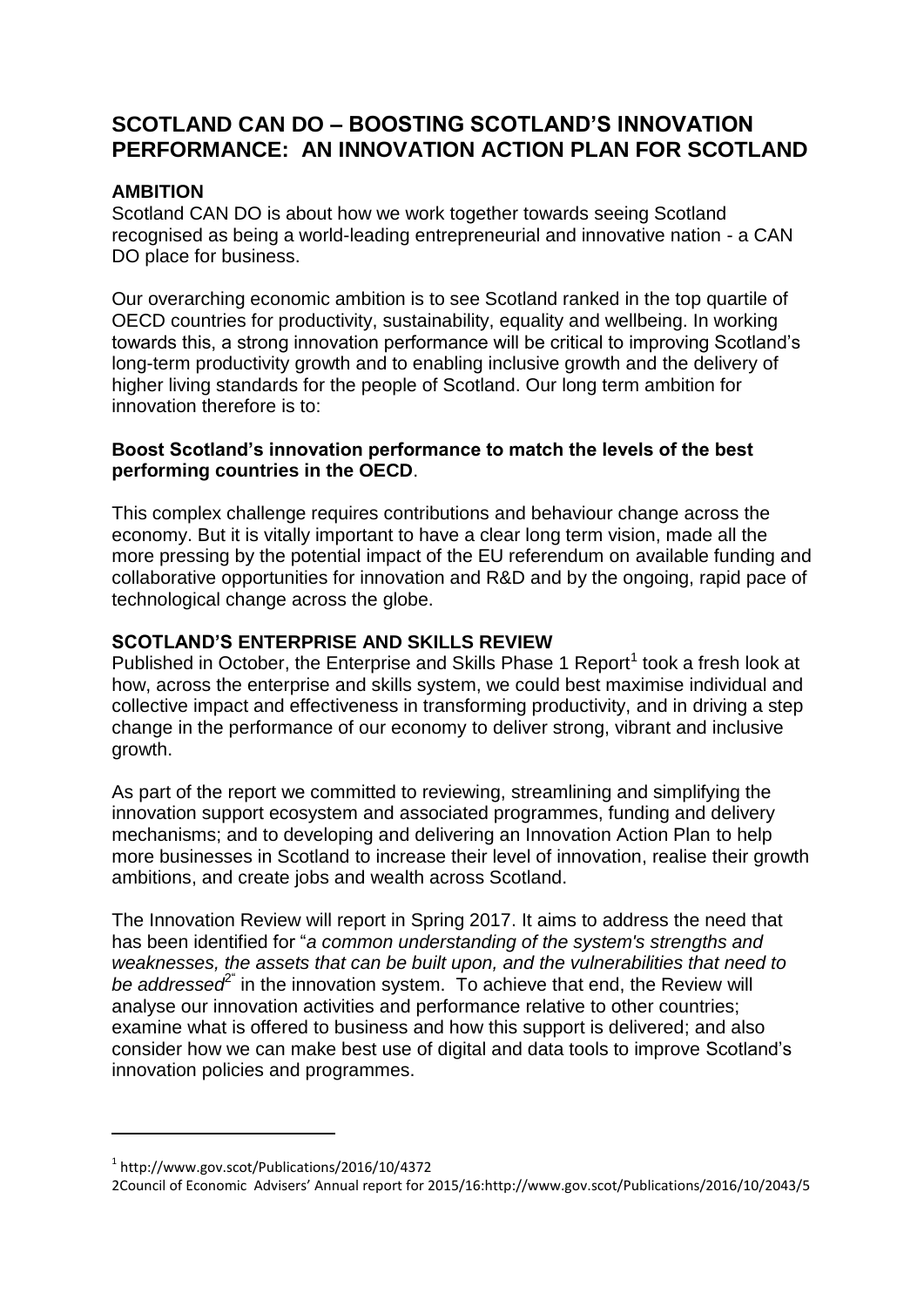The Innovation Review will also take account of evidence gathered during Phase 1 of the Enterprise and Skills Review and on-going discussions with entrepreneurs, businesses, and stakeholders which tell us that:

- We need to simplify the innovation landscape and deliver optimal alignment between our innovation approach and the Scottish Government Economic Strategy, in order to maximise the impact of public sector support for innovation, and, in doing so, to make a greater contribution to meeting the needs of Scotland's economy and society, such as in tackling climate change and delivery of low carbon, cost effective and sustainable energy supplies, or supporting 'fintech' innovation in financial services;
- We need to create an innovation culture in business and public services and substantively broaden the base of innovation active businesses and to ensure that we have the right range and mix of accessible innovation advice and products, tailored to the right customers and meeting their needs; and
- We need to increase awareness of sources of innovation support and the benefits it can provide for businesses across Scotland to stimulate a stepchange in the investment by businesses across all sectors in innovation and research and development, with innovation in products, processes and services, to secure and maintain competitive advantage. This should include access to academic expertise and facilities across Scotland.

The Review will set the course for a long term, strategic and joined-up approach to significantly boosting Scotland's innovation performance. This Action Plan, developed with stakeholders and the Scotland CAN DO Innovation Forum, is focused on taking action now to boost innovation.

#### **CAN DO INNOVATION FORUM**

Jointly chaired by the Minister for Business, Innovation and Energy and the Minister for Further Education, Higher Education and Science, the CAN DO Innovation Forum brings together key representatives from business, industry and academia, along with the Scottish Government and its enterprise agencies, to discuss, agree and take forward actions to improve Scotland's innovation performance.

A clear story has emerged from the Forum's discussions. Scotland is already an innovative nation with a highly skilled and qualified workforce, world renowned universities and research strengths, high levels of investment in Higher Education R&D and a number of internationally innovative companies across a variety of sectors. Furthermore, although our businesses have been improving their innovation performance in recent years, through increased investment and innovation activity, the level of business investment in R&D in Scotland is lower than key competitor nations.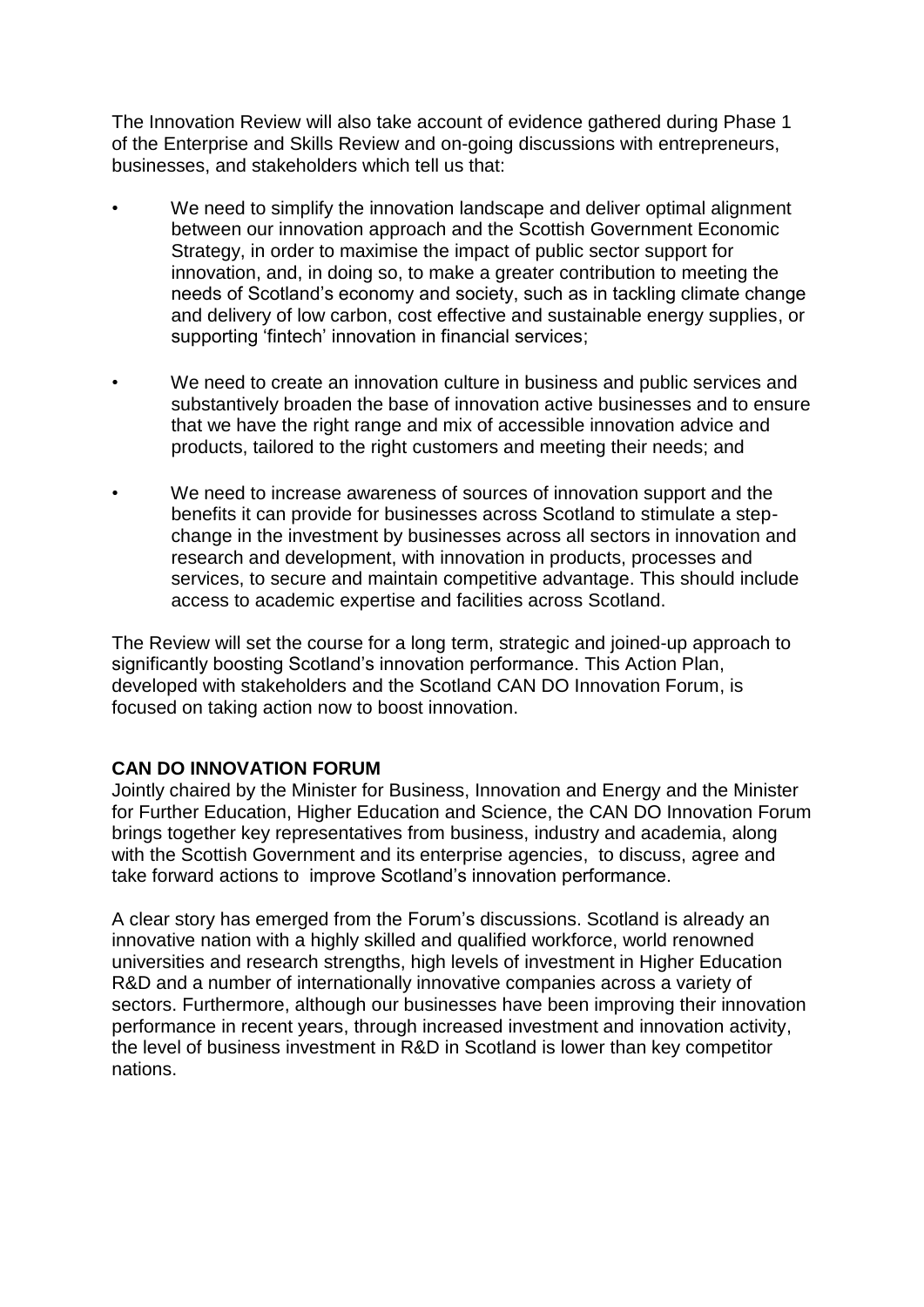The Forum also highlighted the potential for the public sector not only to be more engaged in innovation, to the betterment of the efficiency and effectiveness of public services themselves, but also to act as a catalyst for business innovation through procurement and matching public sector needs with private sector innovation expertise; and to demonstrate the importance of much greater alignment between business and academia.

We aspire to see Scotland in the top-quartile for productivity and innovation active businesses in the OECD and recognise that, whilst there has been progress in recent years, there is more that we need to do to increase levels of business innovation and business expenditure on research and development to improve Scotland's economic competitiveness and make the economic gains that will drive sustainable and inclusive economic growth.

To do this it is critical that we must foster a far stronger culture of innovation active companies and organisations in Scotland and, in particular, develop and support ambitious businesses that use innovation to grow and secure competitive advantage; and, in creating a culture where innovation is understood, invested in and celebrated, we must facilitate this with a clear, easy to navigate, well connected system of information, advice and support.

#### **THE ACTION PLAN**

The following actions have been identified as early steps that we can take to support and encourage innovation:

#### **1. Directly encourage more business innovation by**:

- Increasing our ability to scale up innovative companies with rapid growth potential, by drawing together existing high growth initiatives into a collaborative SCALE UP programme;
- Increasing the number of businesses receiving innovation support by streamlining existing partnerships across all relevant agencies and the private sector, so that businesses have access to the full range of information, advice and support, no matter what agency or other organisation they engaged with; and
- Encouraging others to innovate by developing and rolling out a Communications Plan to raise awareness of the benefits of innovation to businesses and to celebrate existing successes.

#### **2. Use public sector needs and spend to catalyse innovation by**:

- Tasking the Scottish Government's Procurement directorate with ensuring that procurement acts as a catalyst for business innovation; and
- Developing a coordinated programme of mission-oriented challenges and inducement prizes, including a Public Sector Challenge Fund, a new Innovation Prize and continued trialling and further funding for CIV tech.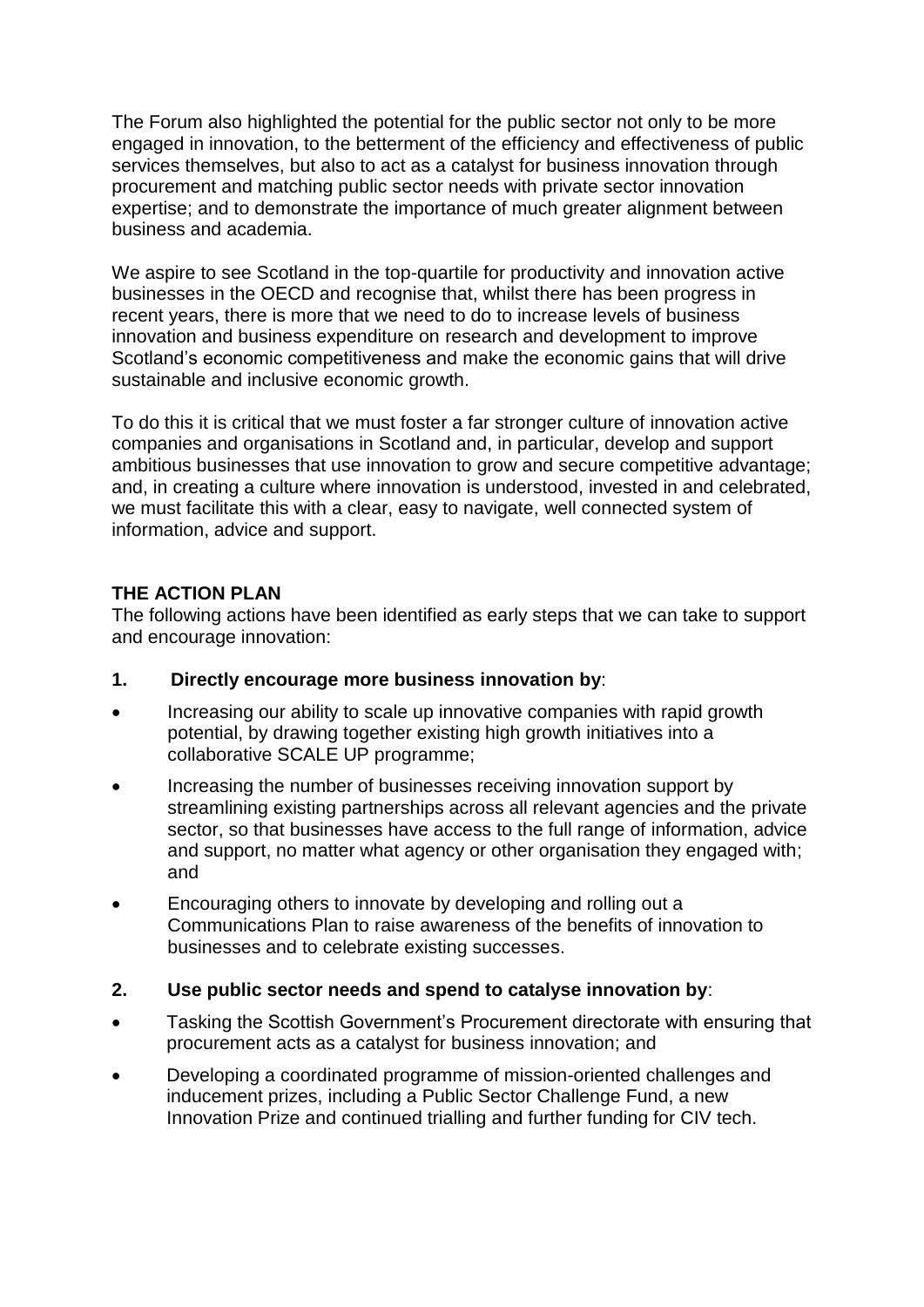#### **3. Support innovation across sectors and places by:**

- Starting with work in Edinburgh to help digital entrepreneurs in Edinburgh 'scale up' and work in the Highlands and Islands focused on the rapid prototyping and adoption of solutions to inflammatory bowel disease.
- Implementing our Manufacturing Action Plan including work to put Scotland at the forefront of the circular economy through innovation in product design and manufacturing, supply chains and customer relations; work to support energy efficiency and decarbonisation including low carbon technology demonstrator projects; investment in SMART manufacturing and encouraging and supporting more manufacturing businesses to invest in product, process, service and workplace innovation;
- Working through Scotland's Financial Services Advisory Board (FISAB) to put Scotland at the leading edge of the fintech industry; and
- Work with partners to develop the business case for a new manufacturing centre of excellence and skills academy - the National Manufacturing Institute for Scotland to support the transformation of Scotland's manufacturing industry in terms of innovation and digital opportunities, creating sustainable, high-value and highly skilled jobs.

#### **4. Make best use of University research knowledge and talent to drive growth and equip Scotland's people with the tools and skills needed to innovate by:**

- Implementing the university led Innovation Scotland Forum Action Plan to increase the conversion of academic research and knowledge into business growth, and optimise the University/Business interface;
- Working with universities to deliver leadership and entrepreneurial skills training for emerging entrepreneurs, innovators and businesses;
- Maximising knowledge exchange through the University Innovation Fund;
- Increasing business use of academic expertise and facilities through improved mapping and signposting; and
- Considering how best to take forward the recommendations of Professor Graeme Reid's independent review of Scotland's Innovation Centres.

#### **CONCLUSION**

This Innovation Action Plan builds on the progress we have made, working together, to boost Scotland's innovation performance. It sets out important first steps the Scottish Government will take with partners and businesses to improve Scotland's innovation offer and drive up business innovation. It will require the commitment of not just the Scottish Government but also business and education leaders and the wider public sector. Over the coming months, as we work with partners to take forward the next phase of the Enterprise and Skills review, we will identify further steps to increase the level of business innovation active businesses over the long term to create a world class innovation system which moves Scotland toward being in the top quartile of the OECD for innovation and, thereby, matching the best performing countries in the World.